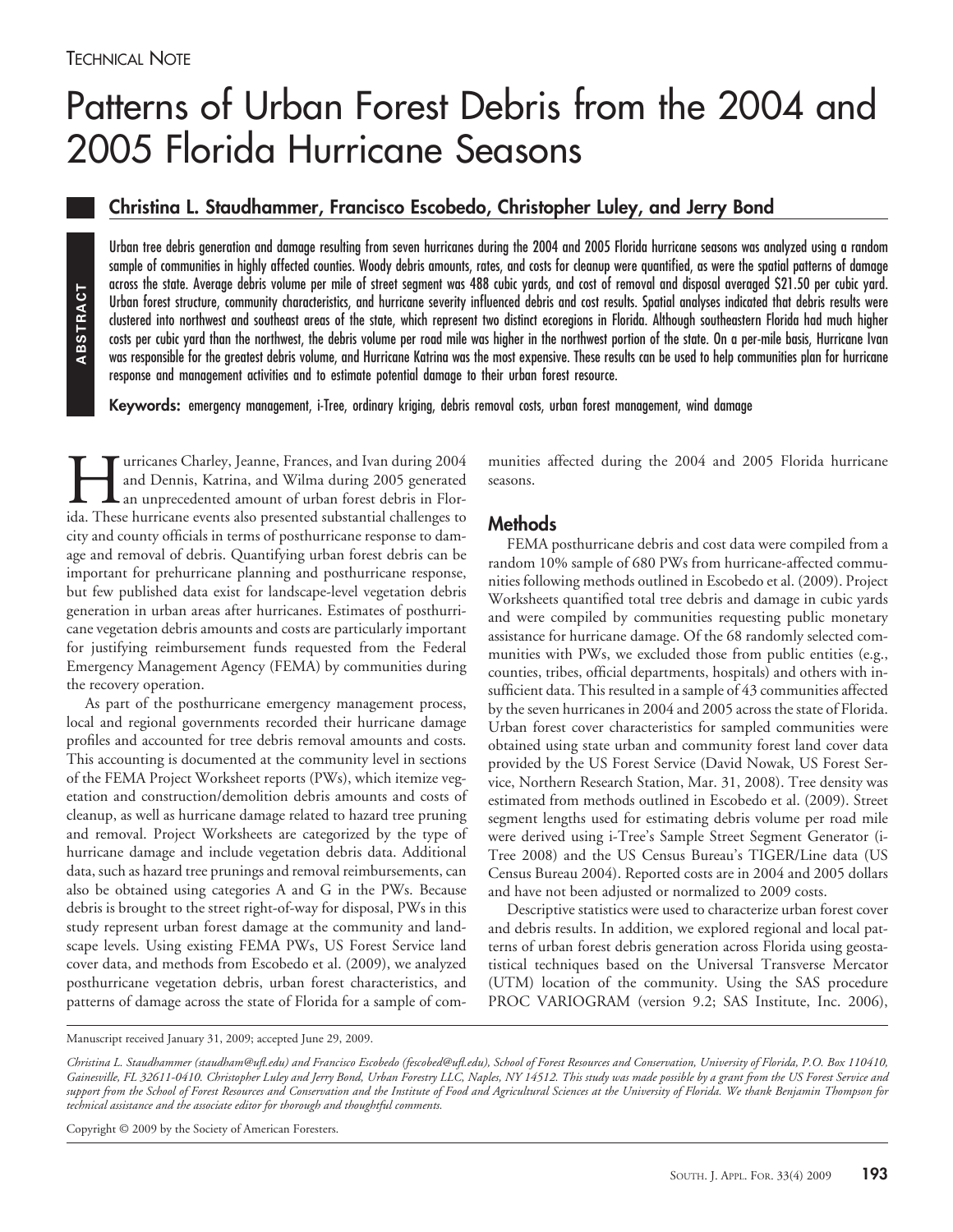| Table 1. Descriptive statistics (mean $\pm$ standard error) for a random 10% sample of communities affected during the 2004 and 2005 |  |  |  |  |
|--------------------------------------------------------------------------------------------------------------------------------------|--|--|--|--|
| Florida hurricane seasons. Communities generating less than 50 cubic yards per mile for individual hurricanes are not included.      |  |  |  |  |

| Hurricane<br>$(knots)^a$  | City                           | Tree cover<br>$(9/6)^b$ | Trees per<br>$\mathrm{accre}^c$ | Developed<br>$land^b$ | Tree cover in<br>developed areas <sup>b</sup> | <b>Year 2000</b><br>Population density <sup>b</sup><br>$(no./mile^2)$ | Vegetation<br>debris<br>(cu yd/mile) |
|---------------------------|--------------------------------|-------------------------|---------------------------------|-----------------------|-----------------------------------------------|-----------------------------------------------------------------------|--------------------------------------|
|                           |                                | $(96)$ .                |                                 |                       |                                               |                                                                       |                                      |
| De Land<br>Charley        |                                | 34                      | 33.7                            | 63                    | 19                                            | 1,317                                                                 | 86.4                                 |
| $(65 - 130)$              | Orange City                    | 41                      | 39.8                            | 57                    | 18                                            | 1,091                                                                 | 187.4                                |
|                           | Oviedo                         | 43                      | 42.5                            | 47                    | 14                                            | 1,739                                                                 | 1,396.3                              |
|                           | Port Orange                    | 28                      | 9.3                             | 66                    | 16                                            | 1,855                                                                 | 973.4                                |
| Frances                   | Atlantic Beach                 | 26                      | 33.3                            | 71                    | 27                                            | 3,584                                                                 | 160.9                                |
| $(55 - 85)$               | Daytona Beach Shore            | 30                      | 10.0                            | 41                    | 13                                            | 1,093                                                                 | 245.4                                |
|                           | Debary                         | 40                      | 38.9                            | 46                    | 19                                            | 853                                                                   | 475.6                                |
|                           | Deltona                        | 28                      | 27.8                            | 68                    | 16                                            | 1,943                                                                 | 388.2                                |
|                           | Edgewater                      | 33                      | 11.1                            | 63                    | 21                                            | 1,872                                                                 | 374.8                                |
|                           | Fort Pierce                    | 10                      | 3.2                             | 81                    | 5                                             | 2,545                                                                 | 276.6                                |
|                           | <b>Gulf Port</b>               | 11                      | 11.0                            | 94                    | 9                                             | 4,422                                                                 | 97.5                                 |
|                           | Palm Beach Gardens             | 23                      | 7.7                             | 38                    | 8                                             | 630                                                                   | 164.9                                |
|                           | Palm Springs                   | $\overline{3}$          | 0.9                             | 96                    | $\mathfrak{2}$                                | 7,261                                                                 | 699.8                                |
|                           | Tampa                          | 22                      | 23.4                            | 78                    | 11                                            | 2,707                                                                 | 122.8                                |
| Ivan                      | Destin                         | 15                      | 19.3                            | 85                    | 13                                            | 1,477                                                                 | 696.5                                |
| (105)                     | Fort Walton Beach              | 18                      | 23.5                            | 95                    | 17                                            | 2,683                                                                 | 1,131.1                              |
|                           | Gulf Breeze                    | 45                      | 57.9                            | 46                    | 27                                            | 1,192                                                                 | 3,204.5                              |
| Jeanne                    | <b>Belle Glade</b>             | $\overline{4}$          | 1.3                             | 72                    | $\mathfrak{2}$                                | 3,206                                                                 | 236.4                                |
| (105)                     | Belle Isle                     | 31                      | 30.4                            | 63                    | 25                                            | 2,873                                                                 | 633.8                                |
|                           | Clearwater                     | 10                      | 10.4                            | 91                    | 6                                             | 4,302                                                                 | 99.6                                 |
| Dennis                    | $Destin^d$                     |                         |                                 |                       |                                               |                                                                       | 119.1                                |
| (105)                     | Fort Walton Beach <sup>d</sup> |                         |                                 |                       |                                               |                                                                       | 714.3                                |
|                           | Gulf Breeze <sup>d</sup>       |                         |                                 |                       |                                               |                                                                       | 1,190.5                              |
|                           | Mary Esther                    | 26                      | 33.4                            | 81                    | 18                                            | 2,635                                                                 | 182.9                                |
| Katrina                   | Gulf Breeze <sup>d</sup>       |                         |                                 |                       |                                               |                                                                       | 137.7                                |
| (70)                      | North Lauderdale               | 9                       | 3.0                             | 89                    | 5                                             | 8,319                                                                 | 54.5                                 |
|                           | Pembroke Pines                 | $\overline{7}$          | 2.3                             | 75                    | $\overline{4}$                                | 4,466                                                                 | 128.6                                |
| Wilma                     | Atlantis                       | 13                      | 4.4                             | 92                    | 11                                            | 1,463                                                                 | 1,573.9                              |
| (105)                     | Belle Glade <sup>d</sup>       |                         |                                 |                       |                                               |                                                                       | 1,225.2                              |
|                           | Golf                           | 20                      | 6.9                             | 94                    | 19                                            | 277                                                                   | 2,142.9                              |
|                           | Greenacres                     | 6                       | 1.9                             | 96                    | $\overline{4}$                                | 5,918                                                                 | 316.5                                |
|                           | Lauderdale Lakes               | $\overline{4}$          | 1.2                             | 95                    | $\ensuremath{\mathfrak{Z}}$                   | 8,832                                                                 | 512.3                                |
|                           | Opa-locka                      | $\mathfrak{2}$          | 0.8                             | 95                    |                                               | 3,452                                                                 | 796.0                                |
| Northwest Florida average |                                | $26.9 \pm 2.5$          | $27.4 \pm 3.31$                 | $70.0 \pm 3.9$        | $16.3 \pm 1.32$                               | $2,328 \pm 1,247$                                                     | $522.7 \pm 149.6$                    |
| Southeast Florida average |                                | $9.7 \pm 1.8$           | $4.22 \pm 1.46$                 | $80.1 \pm 4.7$        | $6.3 \pm 1.46$                                | $4,517 \pm 3,097$                                                     | $447.9 \pm 132.1$                    |

*<sup>a</sup>* Maximum sustained wind speeds at land fall obtained from National Hurricane Center (2004, 2005).

*<sup>b</sup>* Source: David Nowak, US Forest Service, Northern Research Station, March 2008.

*<sup>c</sup>* Tree density determined using methods from Escobedo et al. (2009, p. 101).

*<sup>d</sup>* Cities affected by separate 2004 and 2005 hurricanes.

semivariograms were estimated to quantify the spatial continuity of vegetation debris generated per street mile of the affected communities. Based on the spatial location of the data, semivariograms showed the variability among data points as the distance between them increased, as well as identified regional patterns of debris generation. Ordinary kriging, a generalized least-squares interpolation in which the local mean is unknown and constant over the area of study (Goovaerts 1997), was used to spatially display results across the eastern halves of Palm Beach and Broward counties. This region is one of the most urbanized portions of Florida, and because of the large number of community-specific observations in this area, we were able to produce a localized interpolation map reflecting the pattern of debris generation at a landscape scale.

#### **Results and Discussion**

Urban forest characteristics and vegetation debris per street mile by hurricane are presented in Table 1. Escobedo et al. (2009) indicated that the amount of debris generated was affected by urban forest characteristics such as landscape-level tree cover, tree density, amount of tree cover in urbanized areas, and the amount of urbanized (e.g., developed) land. The spatial analysis of debris volume data performed for this study also indicated that debris results were

clustered into northwest and southeast areas of the state, which represent two regional climate and vegetation associations of Florida: the humid temperate domain (outer coastal plain mixed forest province in northern Florida) and the humid tropical domain (the Everglades province in the southern third of the state) (Bailey et al. 1994).

On average,  $447.9$  (standard error,  $\pm 132.1$ ) cubic yards per mile per community was generated in the southeastern third of the state, at an average cleanup cost per cubic yard of \$27.70 (standard error,  $\pm$ \$3.52) during the two hurricane seasons (Figure 1). Although southeastern Florida had much higher and more variable costs per cubic yard than the northwest, the debris volume per mile of 522 cubic yards  $(\pm 149.6)$  was higher in the northwest portion of the state, with variability similar to that of southeast Florida. Calculated on a per-road-mile basis, Hurricane Ivan was responsible for greater debris volume, but because of the low sampling intensity for this storm  $(n = 3)$ , variability in the data was greater. Katrina was the most expensive and the most variable, in terms of cost per cubic yard of storm debris.

The robust variogram shown in Figure 2 indicates the patterns of variability in debris (left axis, cubic yards) and cost (right axis, \$) for the 2004 and 2005 Florida hurricane seasons as the distance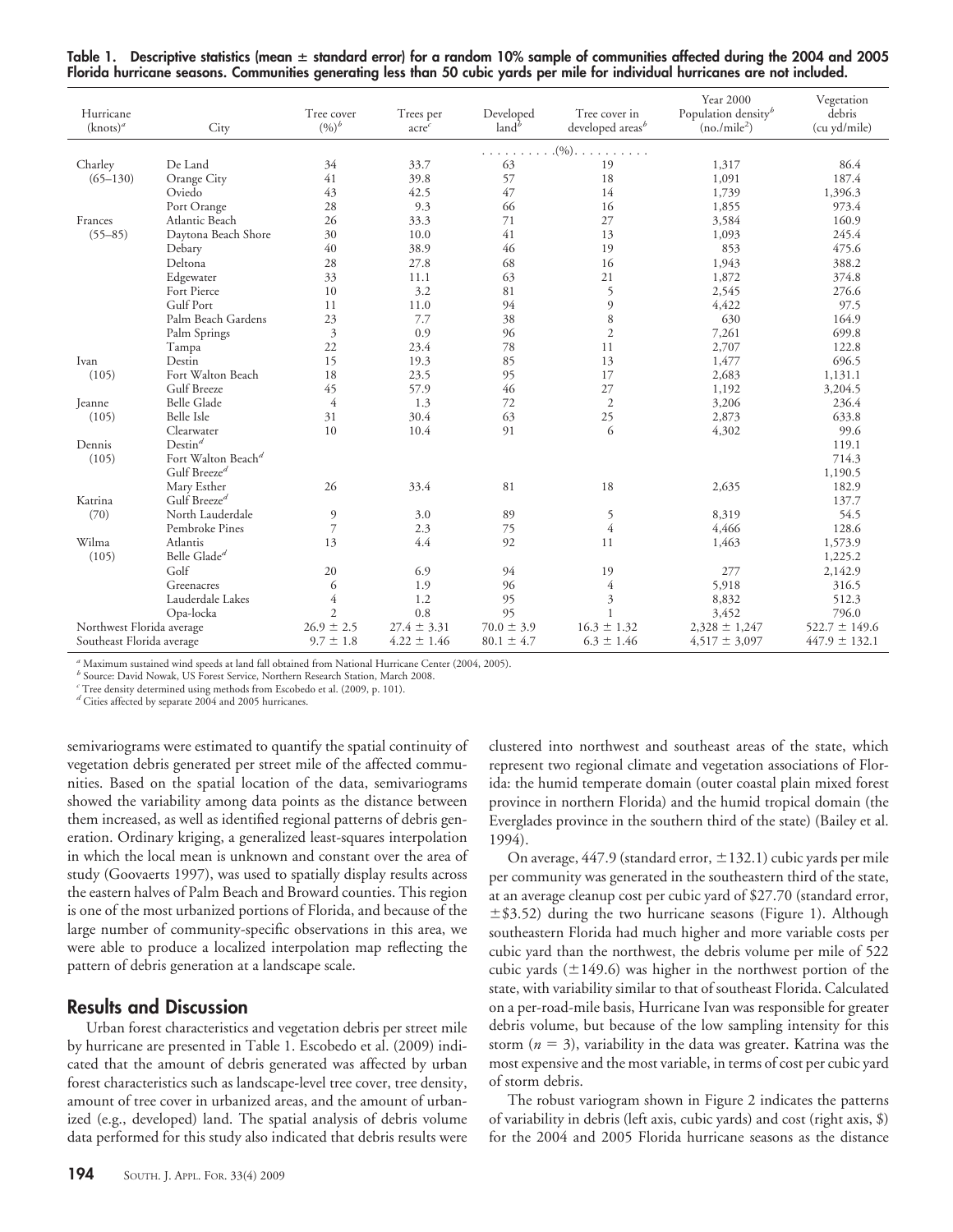

**Figure 1. Average debris volume per road mile (cubic yards/mile) and average costs per unit volume (\$/cubic yard), standard error, for Florida by named hurricane (2004 –2005 season) and by region.**



Figure 2. Robust variogram  $\times$  10<sup>–8</sup> for debris volume (cubic yards) and costs (\$) for Florida during the 2004–2005 hurricane seasons.

between sampled communities increased. The shapes of these curves are very similar, indicating similar trends in variability over distance. The results for debris volume and costs were locally consistent, as indicated by the shallow curves, signifying a high degree of spatial autocorrelation of both debris volume and cost at distances  $\leq 100$ miles (Figure 2). In addition, as distance between samples increased beyond approximately 100 miles, the curves both became steeper, indicating that variability between observations became greater. The